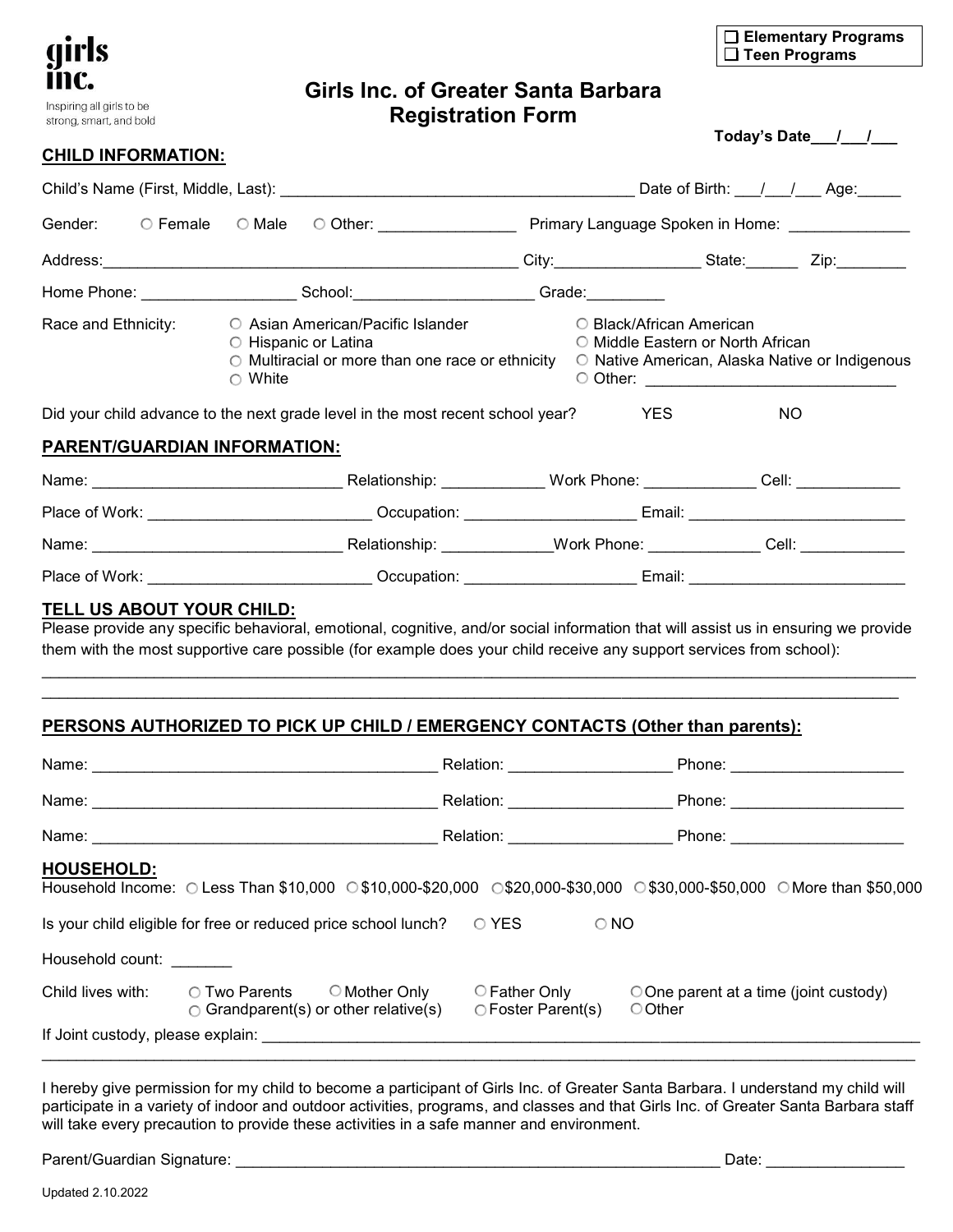| girls<br>INC.             |
|---------------------------|
| Inspiring all girls to be |
| strong, smart, and bold   |

# **Girls Inc. of Greater Santa Barbara Medical Form**

| <b>HEALTH HISTORY:</b><br><b>Child is Subject to:</b><br>Colds<br>Sore Throat<br><b>Fainting Spells</b><br><b>Bronchitis</b><br>Convulsions/Epilepsy<br>Cramps<br>Allergies<br>Please Explain "YES" answers: | O YES ONO<br>O YES ONO<br><b>EXAMPLE OF YES ON NO</b><br>O YES ONO<br>O YES ONO<br>O YES ONO<br>O YES O NO<br>Is the child currently under any type of medical treatment? $\bigcirc$ YES $\bigcirc$ NO | <b>Child Has or Has Had:</b><br><b>Heart Trouble</b><br>Asthma<br>Lung Trouble<br><b>Broken Bones</b><br>Sinus Trouble<br>Hernia (Rupture)<br>Appendicitis<br>Surgery of any Kind                            | $\circ$ YES $\circ$ NO<br>$\circ$ YES $\circ$ NO<br>O YES O NO<br>O YES O NO<br>$\circ$ YES $\circ$ NO<br>$\circ$ YES $\circ$ NO<br>$\circ$ YES $\circ$ NO<br>O YES O NO |  |
|--------------------------------------------------------------------------------------------------------------------------------------------------------------------------------------------------------------|--------------------------------------------------------------------------------------------------------------------------------------------------------------------------------------------------------|--------------------------------------------------------------------------------------------------------------------------------------------------------------------------------------------------------------|--------------------------------------------------------------------------------------------------------------------------------------------------------------------------|--|
|                                                                                                                                                                                                              | Please list all medications the child is presently taking:                                                                                                                                             |                                                                                                                                                                                                              |                                                                                                                                                                          |  |
| Name of Medication                                                                                                                                                                                           | Dosage                                                                                                                                                                                                 | <b>Times Taken</b>                                                                                                                                                                                           | <b>Prescribing Doctor</b>                                                                                                                                                |  |
| paralysis, diabetes, ulcer, etc.):                                                                                                                                                                           |                                                                                                                                                                                                        | Please list any physical disabilities that may limit your child's activities at Girls Inc. (eyesight, hearing, speech,                                                                                       |                                                                                                                                                                          |  |
|                                                                                                                                                                                                              |                                                                                                                                                                                                        |                                                                                                                                                                                                              |                                                                                                                                                                          |  |
|                                                                                                                                                                                                              |                                                                                                                                                                                                        |                                                                                                                                                                                                              |                                                                                                                                                                          |  |
|                                                                                                                                                                                                              |                                                                                                                                                                                                        |                                                                                                                                                                                                              |                                                                                                                                                                          |  |
| <b>Permission to Apply Sunscreen:</b><br>from home. _________(initial)                                                                                                                                       |                                                                                                                                                                                                        | I authorize Girls Inc. of Greater Santa Barbara to apply sunscreen to my child:<br>If No, I understand I am responsible for applying sunscreen to my child before attending Girls Inc. and sending sunscreen | O YES O NO                                                                                                                                                               |  |
|                                                                                                                                                                                                              |                                                                                                                                                                                                        |                                                                                                                                                                                                              |                                                                                                                                                                          |  |
|                                                                                                                                                                                                              |                                                                                                                                                                                                        | Home Phone: ______________________Work Phone: ____________________Cell Phone: ______________________                                                                                                         |                                                                                                                                                                          |  |
| OFFICE USE ONLY: Media Release □ YES □ No                                                                                                                                                                    |                                                                                                                                                                                                        |                                                                                                                                                                                                              |                                                                                                                                                                          |  |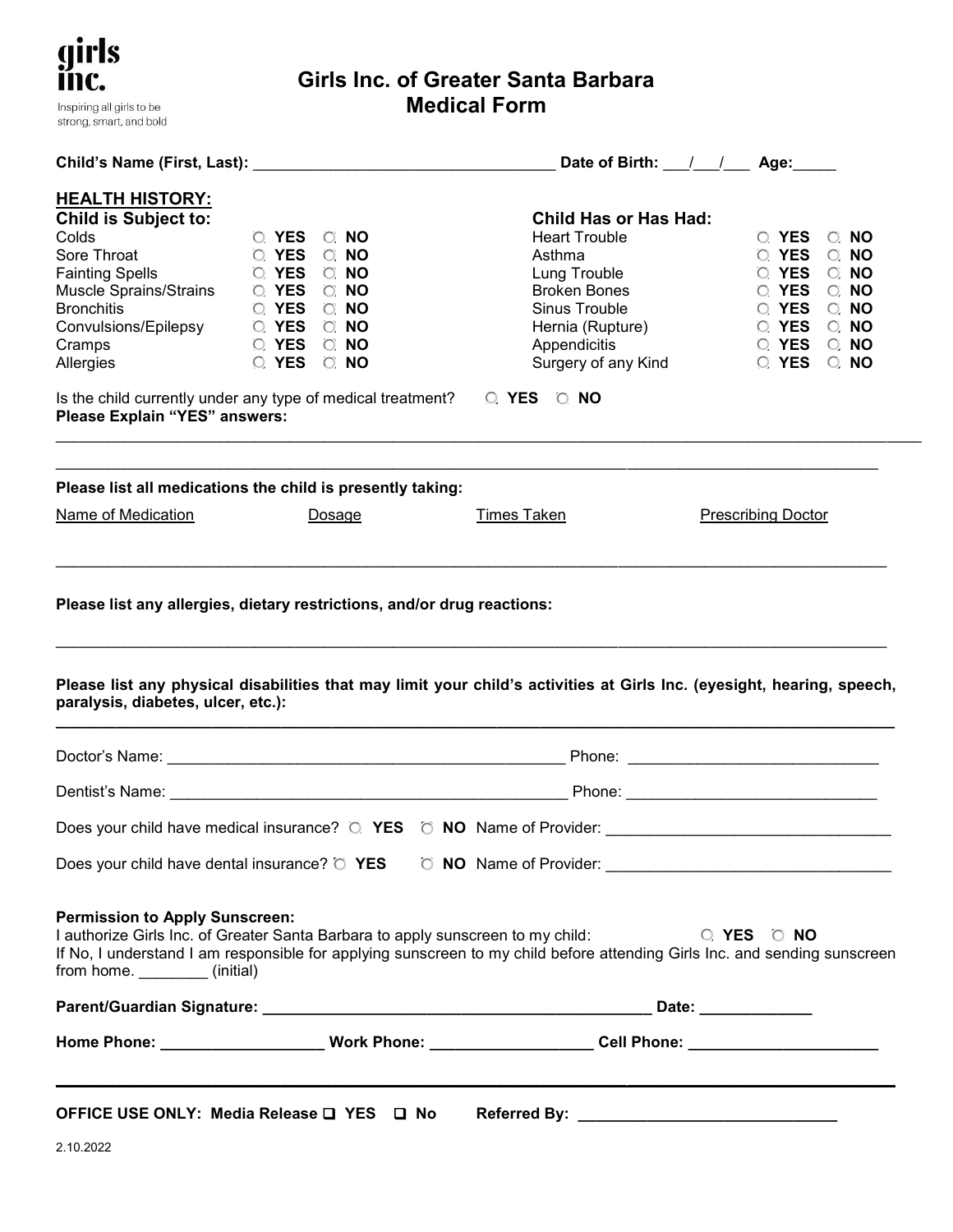# **CONSENT FOR EMERGENCY MEDICAL TREATMENT-Child Care Centers Or Family Child Care Homes**

AS THE PARENT OR AUTHORIZED REPRESENTATIVE, I HEREBY GIVE CONSENT TO

Girls Inc. of Greater Santa Barbara TO OBTAIN ALL EMERGENCY MEDICAL OR DENTAL CARE FACILITY NAME

PRESCRIBED BY A DULY LICENSED PHYSICIAN (M.D.) OSTEOPATH (D.O.) OR DENTIST (D.D.S.) FOR

. THIS CARE MAY BE GIVEN UNDER NAME

WHATEVER CONDITIONS ARE NECESSARY TO PRESERVE THE LIFE, LIMB OR WELL BEING OF THE CHILD

NAMED ABOVE.

CHILD HAS THE FOLLOWING MEDICATION ALLERGIES:

|              | DATE | PARENT OR AUTHORIZED REPRESENTATIVE SIGNATURE |
|--------------|------|-----------------------------------------------|
| HOME ADDRESS |      |                                               |
|              |      |                                               |
| HOME PHONE   |      | <b>WORK PHONE</b>                             |

LIC 627 (9/08) (CONFIDENTIAL)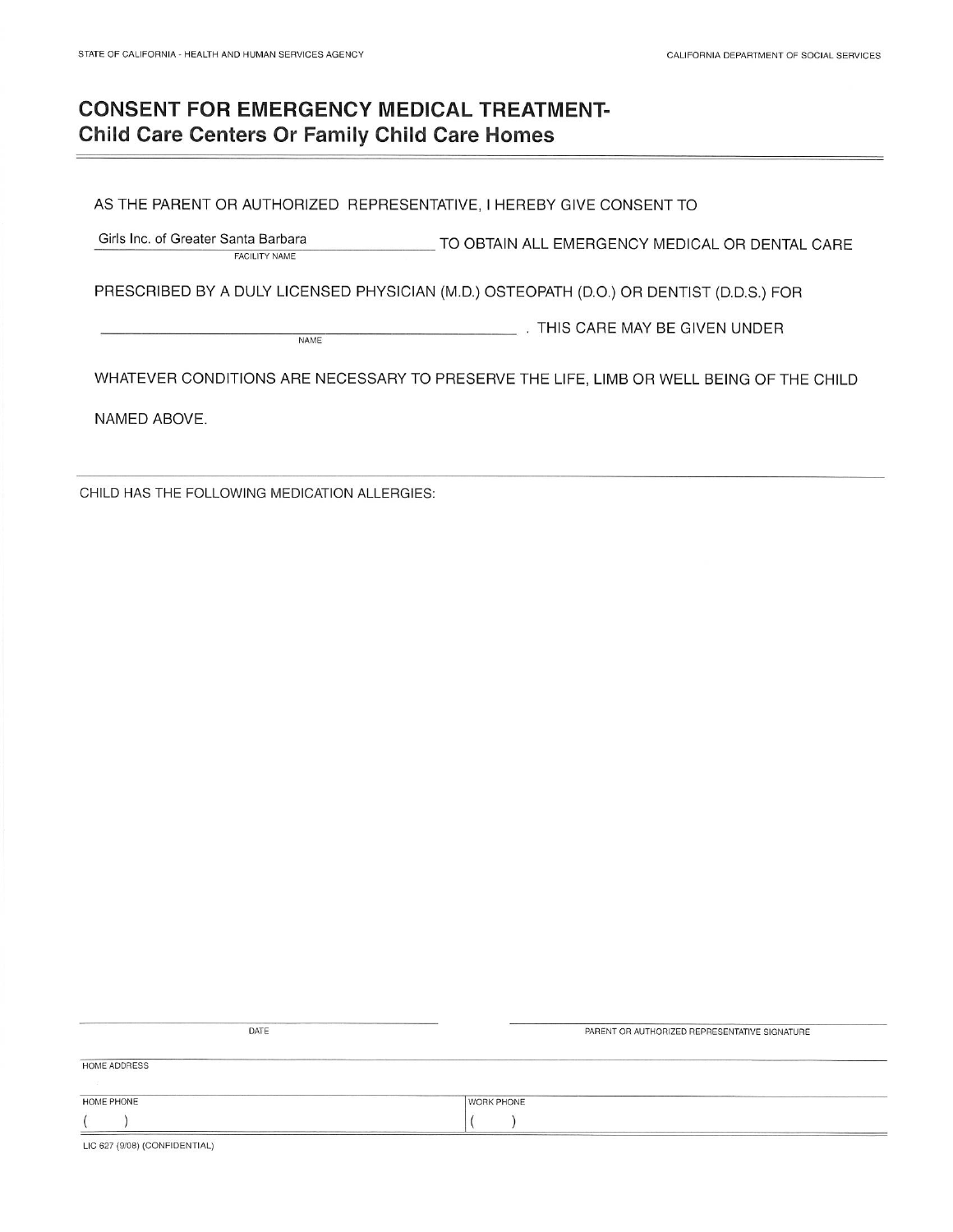

**Girls Inc. of Greater Santa Barbara Release of Liability & Waiver of Liability**

**Participant Name (First, Last): \_\_\_\_\_\_\_\_\_\_\_\_\_\_\_\_\_\_\_\_\_\_\_\_\_\_\_\_ Date of Birth (if minor): / /** 

### **Please read the following Release / Waiver of Liability and confirm you understand it by signing below. Assumption of Full Responsibility for all Risks of Bodily Injury, Death, or Damages**:

On behalf of myself or as a parent or legal guardian of  $\Box$  (child's name), I hereby authorize and consent to my/their participation in the programs offered by Girls Inc. of Greater Santa Barbara ("GIGSB") and I represent that I/they are medically able to participate in those events without risk of harm to themselves or others. I understand that participation in activities at GIGSB, including but not limited to its after-school programs, classes, field trips, sporting events, surfing, cooking, and other athletic events and activities may result in unavoidable injuries including, but not limited to, muscle or other soft tissue strains, sprains and tears, broken bones, and severe injuries such as paralysis or even death, and I voluntarily assume the risk of injury associated with those events. \_\_\_\_\_\_ **(initial)**

### **Girls Inc. of Greater Santa Barbara Gymnastics Only**:

I authorize and consent to **Exercice 2 and Consent to Consent to Leap** (participant's name) participating in gymnastics activities held by GIGSB and I represent that I/they are medically able to participate in those activities without risk of harm to myself/themselves or others. I acknowledge that various factors and causes, known and unknown, associated with Gymnastics could cause injuries, which include, but are not limited to, the height and positioning of the equipment and the body during certain movements, rotation of the body, and movement of the body, in a unique environment. I am fully aware of the inherent risks involved in gymnastics, trampoline, dance, and all other physical activities offered by GIGSB Gymnastics and I am aware of the possibility of injury from participating in the aforementioned activities, and I voluntarily assume the risk of injury posed by such activities. \_\_\_\_\_\_\_ **(initial)**

**Notification**: In case of injury, illness, or any situation that could require medical attention during or by reason of a GIGSB program or excursion, it is understood that a conscientious effort will be made to notify the participant, or their parent or guardian before medical attention or other necessary action is taken. If a participant is unable to give consent or if a parent or guardian cannot be located in a timely manner, I understand that the expense of this service will be accepted by me. In the event that such care or medical treatment is deemed by GIGSB to be necessary, I agree to release GIGSB from any liability in connection with such care or medical treatment and to pay all costs associated with such care or medical treatment.

#### \_\_\_\_\_\_ **(initial)**

**Waiver of Liability**: In consideration for allowing me/my child to participate in activities offered by GIGSB. I, my heirs and assigns, next of kin, and all others acting on my and my child's behalf agree to waive any and all rights, claims, damages, actions, causes of action or suits of any kind or nature whatsoever which I or my child has or may hereafter have against GIGSB or any agent, employee, representative or other acting on their behalf and to indemnify, defend and hold harmless GIGSB or any agent, representative or other acting on their behalf for any injuries suffered as a result of engaging in those activities offered by GIGSB. I hereby release GIGSB and any agent, employee, representative or other acting on their behalf or at their direction from liability for ordinary negligent conduct that may occur in the future. \_\_\_\_\_ **(initial)**

Should any part or parts of this agreement be held null and void, the balance of the agreement shall remain valid and maintain its full force and effect. This acknowledgement of risk and WAIVER OF LIABILITY has been read by me and understood completely and signed voluntarily. I am 18 years of age or older. \_\_\_\_\_\_\_\_\_\_\_ **(initial)**

Participant/ Parent or Guardian Signature: \_\_\_\_\_\_\_\_\_\_\_\_\_\_\_\_\_\_\_\_\_\_\_\_\_\_\_\_\_\_\_\_\_\_\_\_\_\_\_\_\_\_\_\_\_

Participant/ Parent or Guardian Printed Name:

Date:  $\_\_$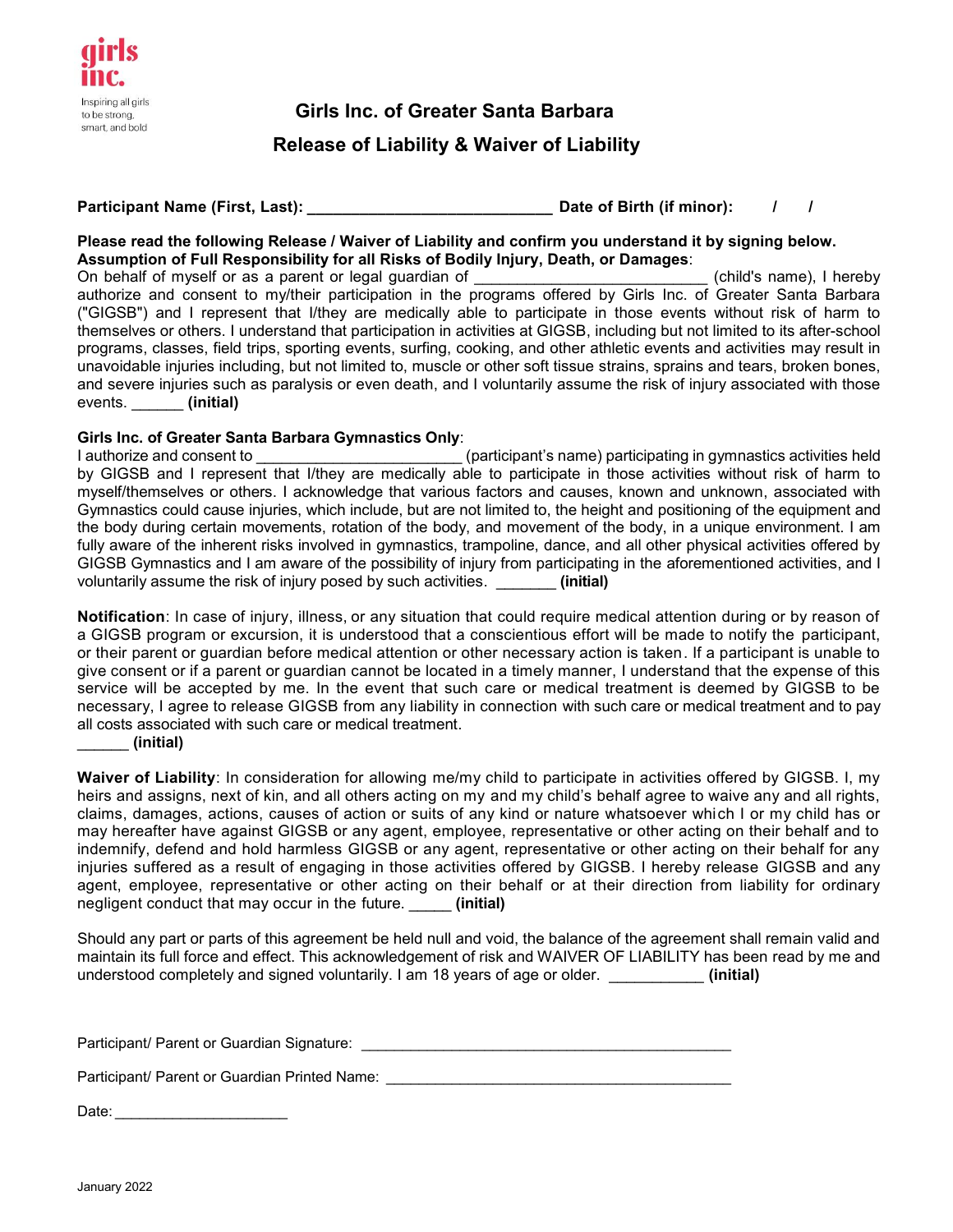

**Participant's Name (First, Last): \_\_\_\_\_\_\_\_\_\_\_\_\_\_\_\_\_\_\_\_\_\_\_\_\_\_\_\_\_ Date of Birth (if minor): / /** 

#### **Participant: This is a release of Legal Rights. Please read it carefully and be certain you understand it before signing below. A separate media release must be signed for each participant within the same family.**

I am a participant or the legal parent/guardian of minor participant

(Participant). I hereby give unrestricted permission for Participant to be photographed, videotaped, digitally recorded, audio taped, and/or interviewed by Girls Inc. of Greater Santa Barbara ("GIGSB") or its representatives. I understand and agree that the photographs and/or video containing the image, likeness and/or voice of Participant, in whole or in part, may be used in the production of instructional and/or promotional materials produced by or on behalf of GIGSB, and may be shared with third parties, and that such materials may be distributed or broadcast to the public and displayed publicly. I also consent to the use of Participant's name, likeness or photograph, voice, or creative works on the internet or on other electronic/digital media or print media.

I hereby grant GIGSB, and its agents the absolute right and permission to use Participant's image/likeness/voice and/or photographic portraits, pictures, digital images, stories, quotes, audio, or video of Participant, or reproductions thereof or otherwise for any lawful purpose, whatsoever, including but not limited to use in any GIGSB promotion through publication, website, social media, video, interview, event and/or advertising. I hereby waive any right that I may have to inspect and/or approve the finished project or the copy that may be used in connection therewith, wherein Participant's likeness appears, or the use to which it may be applied.

I also understand that my permission to use the photographs, likeness, audio or video is for an unlimited duration. I also agree that no money or other consideration, including expense reimbursement, will be due to Participant, or our heirs, at any time because of Participant's participation in any of the above or the use of Participant's name, likeness, photograph, voice or creative work.

I understand that all negatives, prints, digital reproductions, and videotapes shall be the property of GIGSB and I have no interest therein. I waive all right, title and interest I may have to control or approve the use of any image, likeness, voice audio, or video image or other use of the image or recording now or in the future, whether that use is known to me or unknown, and I waive any rights to royalties or compensation from such use.

For myself or as Participant's parent or legal guardian, I agree to release and hold harmless GIGSB, its members, directors, agents, officers, contractors, volunteers and employees from and against any and all claims, demands, actions, complaints, suits or other forms of liability that arise out of or by reason of the use of Participant's name, photograph, or likeness, voice, or creative work on television, radio, motion pictures, social media, internet, or any other electronic/digital media or print media, including any re-use distortion, blurring, alteration, optical illusion or use in composite form, either intentionally or otherwise.

I understand that any changes in consent will apply from the date of receipt of that written notification moving forward and cannot be applied retroactively to previously created photographs, stories, quotes and the like, and/or any promotional materials.

 $\Box$  MINOR CONSENT: I hereby certify that I am the legal parent(s) or guardian(s) of the above-named minor participant and hereby give my consent without reservation to the foregoing on behalf of Participant.

#### Participant

I am at least 18 years of age and am fully competent to sign this release.

| Participant/ Parent or Guardian Printed Name: |  |
|-----------------------------------------------|--|
|                                               |  |

Participant/ Parent or Guardian Signature:  $\blacksquare$ 

| Date: | 'hone: |  |
|-------|--------|--|
|       |        |  |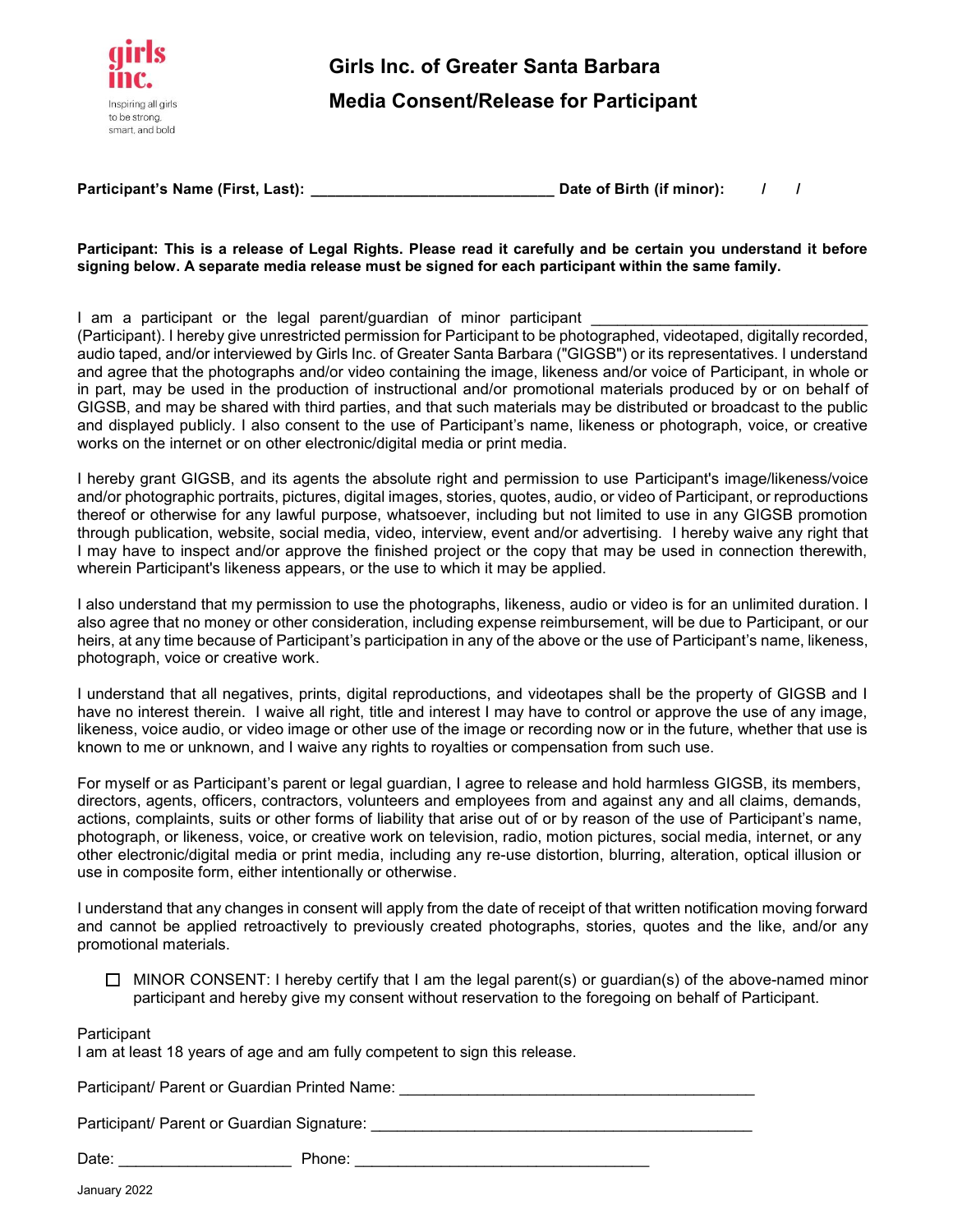

### **GIRLS INC. OF GREATER SANTA BARBARA**

#### **Assumption of the Risk and Waiver of Liability Relating to Coronavirus/COVID-19**

The novel coronavirus, COVID-19, has been declared a worldwide pandemic by the World Health Organization. COVID-19 is extremely contagious and is believed to spread mainly from person-to-person contact. Girls Inc. of Greater Santa Barbara ("GIGSB") has put in place preventative measures to reduce the spread of COVID-19; however, **GIGSB cannot guarantee that you and/or your child will not become infected with COVID-19**. Further, participation in activities held by or associated with GIGSB could increase your or your child's risk of contracting COVID-19.

#### **READ CAREFULLY BEFORE SIGNING – INITIAL EACH PARAGRAPH**

\_\_\_\_ INITIALS By signing this agreement, **I acknowledge the contagious nature of COVID-19 and voluntarily assume the risk that I and/or my child may be exposed to or infected by COVID-19 by participation in events held by or associated with GIGSB; and that such exposure or infection may result in personal injury, illness, permanent disability, and death**. I understand that the risk of becoming exposed to or infected by COVID-19 may result from the actions, omissions, or negligence of myself and others, including, but not limited to, GIGSB's employees, volunteers, and program participants and their families.

\_\_\_\_ INITIALS **I voluntarily agree to assume all of the foregoing risks and accept sole responsibility for any injury to myself and/or to my child (including, but not limited to, personal injury, disability, and death), illness, damage, loss, claim, liability, or expense, of any kind, that I/they may experience or incur in connection with participation in events held by or associated with GIGSB ("Claims").** On my behalf and/or that of my child, I hereby release, covenant not to sue, discharge, and hold harmless GIGSB, its employees, volunteers, contract workers, agents, and representatives ("Releasees"), of and from the Claims, including all liabilities, claims, actions, damages, costs or expenses of any kind arising out of or relating thereto. I understand and agree that this release includes any Claims based on the actions, omissions, or negligence of GIGSB, its employees, volunteers, contract workers, agents, and representatives, whether a COVID-19 infection occurs before, during, or after participation held by or associated with GIGSB.

INITIALS I represent that I have adequate insurance to cover any injury or illness I and/or my child may suffer or cause while participating in this activity, or else I agree to bear the costs of such injury or illness myself. I further represent that I and/or my child have no medical or physical condition which could interfere with the safe participation in this activity, and I am willing to assume – and bear the costs of – all risks that may be created, directly or indirectly, by any such condition.

INITIALS Any legal proceeding that is brought to interpret or enforce the rights and obligations covered by this Agreement will be brought in the State of California, Santa Barbara County, and governed by the laws of the State of California. I agree that if any portion of this agreement is found to be void or unenforceable, the remaining portions shall remain in full force and effect.

\_\_\_\_ INITIALS **I have had sufficient time to read this entire document and have had the opportunity to consult with legal counsel prior to signing.** Also, I understand that this activity might not be made available to me or my child, or that the cost to engage in this activity would be significantly greater if I were to choose not to sign this release, and agree that the opportunity to participate at the stated cost in return for the execution of this release is reasonable. **I have read and understood this document and I agree to be bound by its terms.** 

INITIALS If I have signed a separate general waiver of liability connected to my participation in events held by or associated with GIGSB, I agree that the terms of that waiver are wholly incorporated into this document and that the terms of this document are incorporated into the separate general waiver.

#### **\_\_\_\_ INITIALS** *I agree that I and/or my child will comply with all health and safety rules and guidelines imposed by GIGSB or by any state, local or federal governmental entity, and will practice safe social distancing and clean hygiene during my participation at events held by or associated with GIGSB or while on GIGSB premises.*

I am a participant or the legal parent or guardian of the minor participant the state of the minor participant authorized to enter into this Agreement on my/their behalf. In consideration of being permitted to participate in activities held by or associated with GIGSB, I further agree to indemnify and hold harmless Releasees from any claims which could be brought by me or on behalf of minor participant or are in any way connected with my/their participation.

#### **Participant / Parent or Guardian Signature Date**

**Print Name\_\_\_\_\_\_\_\_\_\_\_\_\_\_\_\_\_\_\_\_\_\_\_\_\_\_\_\_\_\_\_\_\_\_\_\_\_\_\_\_\_\_\_\_\_\_\_**